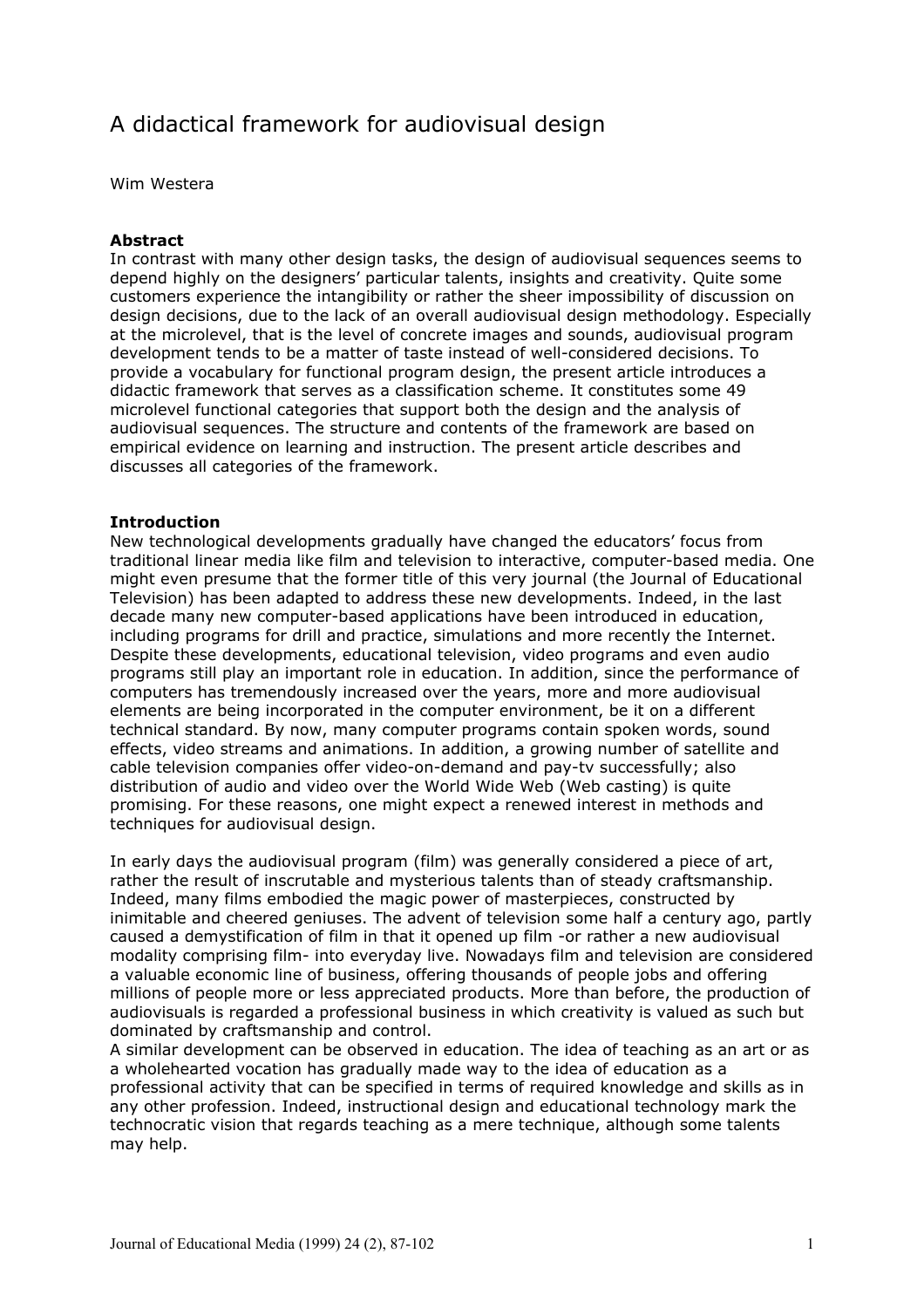From the above one might be inclined to conclude that the common ground of television and education should show a highly rationalised process, applying successful formulas and methods to meet the pursued goals. Indeed, at the level of decisions on the purpose, objectives and cost of educational programs, this is certainly the case. And even decisions on program structure and program style are usually highly explicit and underpinned. However, at the microlevel of audiovisual design, i.e. the level of concrete images and sounds, decision criteria are less pronounced. Here, producers and directors have to rely on their creativity and professional feeling to realise the right atmosphere, the right tempo, the right timing and the right cues. It is at this stage that many questionable decisions may be taken, giving rise to disappointing results. By analogy with storytelling, one might end up with a well-structured and well-styled story, that regrettably is being told badly.

The present article introduces a didactic framework of microlevel functionalities. The framework is to serve both synthetic (design) and analytic (review) tasks. Rather than restricting the program makers' working space, it is meant to facilitate and support creative and effective program design. While it focuses on the level of semantics or functionalities, it does not interfere with the program makers' choices for audiovisual styling. On the contrary, by making the involved functionalities more explicit, it rather invites the program makers to generate adequate cinematographic solutions.

### **General didactic framework**

Audiovisual programs (for short 'films') are to be regarded stories or statements that use cinematographic conventions to convey meaning. Even audiovisual sequences that are embedded within a multimedia environment are statements in itself, serving up chunks of information to the viewer. Although film in itself lacks the characteristics of a real language (Monaco, 1977) it comprises a variety of communication codes, including traditional codes (spoken words, written text, gesture, mime, etiquette etceteras) as well as specific cinematographic conventions (lighting, mis-en-scène, montage, framing, camera moves etceteras). The process of reading and understanding the messages in film demands a high level of sophistication, because of the high level of ambiguity. Sometimes a picture of a rose represents just what it is: a picture of a rose (denotative or manifest meaning), but it may also symbolise the concepts of 'love', 'peace', 'nature', 'innocence', 'pleasant smell' etceteras (connotative, symbolic or hidden meanings). As a consequence, watching film is a permanent struggle of getting the message right by assigning the 'right' meaning. To avoid irretrievable misunderstanding or disorientation, it is necessary for program makers to build in a set of relevant cues. Such cues should regularly establish the storyline and allow the viewers to keep up with the story. During the design stages, unfortunately a great deal of discussion and brainwork is spent on the manifest contents of cinematographic elements, which involves a lot of arguing on aesthetics. Without asserting that the aesthetics of a program are not important, we emphasise that a discussion about underlying meaning or rather about possible misunderstandings would be a better start. It is this level of meaning that our didactic framework is addressing: the microlevel framework skips all concrete words, phrases, shots, angles and camera movements, but only deals with the underlying functionalities. Unfortunately, the word "viewer" when associated with audiovisual media, has a rather passive connotation. Yet, viewing an audiovisual is to be regarded an active process that stimulates and improves the viewer's mental functioning. In the sequel of the paper, we will prefer to use the word 'learner' instead of 'viewer'.

Attempts to construct a conceptual framework for educational television have been made before by Koumi (1991), starting from practical experiences. The structure and contents of the present framework are based on empirical evidence on learning and instruction. While refering to a variety of educational research outcomes, Knirk (1986) identifies five universal principles that should be included when conducting any kind of instruction. These general principles are assumed to hold for any pedagogic approach: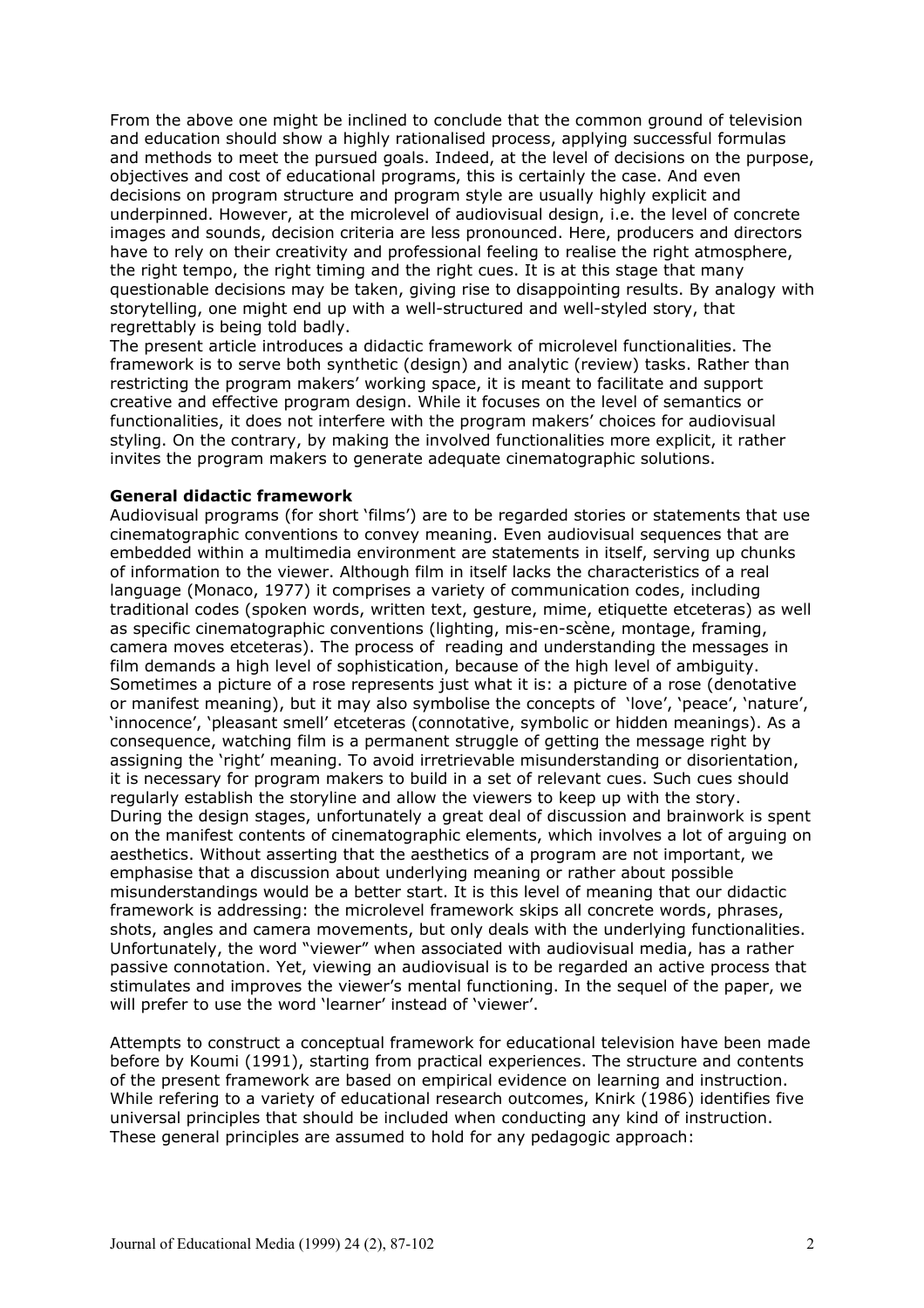- 1. Prepare the learner
- 2. Direct the learner's attention
- 3. Provide learner participation
- 4. Provide feedback to the learner
- 5. Provide repetition

Indeed, violating these principles seems to be unwise. Not preparing the learner and not directing the learner's attention means that the learner is unable of ignoring irrelevant stimuli. Neglecting active learner involvement is broadly recognised as a negative factor for the quality of learning. Omitting feedback may easily cause misconceptions. Finally, withholding sufficient repetition does not support retention (see also Fleming et al., 1985). The table below gives an overview of the present framework and its 49 subcategories that all represent didactic functionalities. For the sake of convenience, the various functional tools are labelled with an index-code. A provisional version of the scheme has been published before in Dutch (Westera, 1995).

|                                             | 1 Learner preparation 1.1 Capturing attention | 1.1.1 Surprise                              |
|---------------------------------------------|-----------------------------------------------|---------------------------------------------|
|                                             |                                               | 1.1.2 Shock                                 |
|                                             |                                               | 1.1.3 Temptation                            |
|                                             |                                               | 1.1.4 Emotion                               |
|                                             | 1.2 Announcement                              | 1.2.1 Explicit announcement                 |
|                                             |                                               | 1.2.2 Implicit announcement                 |
|                                             |                                               | 1.2.3 A-specific announcement               |
|                                             | 1.3 Attuning                                  | 1.3.1 Attune to prior knowledge             |
|                                             |                                               | 1.3.2 Attune to subcultural characteristics |
|                                             |                                               | 1.3.3 Attune to presentation context        |
| 2 Direct attention                          | 2.1 Introducing                               | 2.1.1 Sketching outlines                    |
|                                             |                                               | 2.1.2 Prediction                            |
|                                             |                                               | 2.1.3 Contextual announcement               |
|                                             | 2.2 Emphasising                               | 2.2.1 Compelling images                     |
|                                             |                                               | 2.2.2 Guiding texts                         |
|                                             |                                               | 2.2.3 Stressing by timing                   |
|                                             | 2.3 Relating                                  | 2.3.1 Connecting subjects                   |
|                                             |                                               | 2.3.2 Activating prior knowledge            |
|                                             |                                               | 2.3.3 Building upon known ideas             |
|                                             |                                               | 2.3.4 Integrating knowledge                 |
| 3. Learner activation                       | 3.1 Tension (suspense)                        | 3.1.1 Arousing expectations                 |
|                                             |                                               | 3.1.2 Stressing contrasts                   |
|                                             |                                               | 3.1.3 Information lead                      |
|                                             |                                               | 3.1.4 Information lag                       |
|                                             |                                               | 3.1.5 Delay                                 |
|                                             |                                               | 3.1.6 Identification                        |
|                                             |                                               | 3.1.7 Pathetic outburst                     |
|                                             | 3.2 Raising questions                         | 3.2.1 Facts-related question                |
|                                             |                                               | 3.2.2 Comprehension-related question        |
|                                             |                                               | 3.2.3 Fantasy-related question              |
|                                             |                                               | 3.2.4 Problem                               |
|                                             | 3.3 Allowing for reflection                   | 3.3.1 Room for interpretation               |
|                                             |                                               | 3.3.2 Restricting the information load      |
|                                             |                                               | 3.3.3 Varying tempo                         |
|                                             |                                               | 3.3.4 Delayed timing                        |
| 4. Providing feedback   4.1 Direct feedback |                                               |                                             |
|                                             | 4.2 Natural feedback                          |                                             |
|                                             | 4.3 Delayed feedback                          |                                             |
|                                             | 4.4 Projected feedback                        |                                             |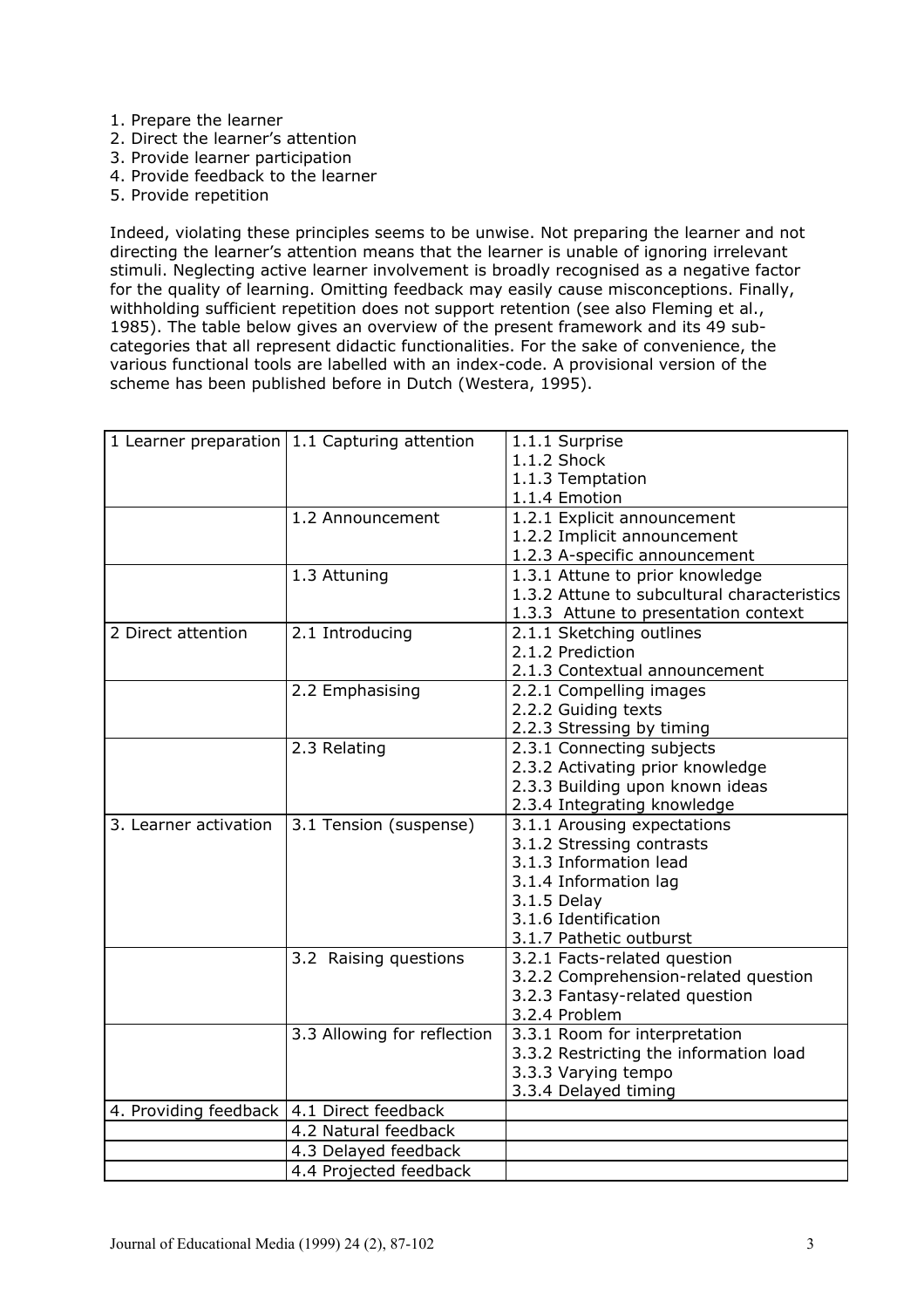|               | 4.5 Generalising     |                                         |
|---------------|----------------------|-----------------------------------------|
| 5. Repetition | 5.1 Plain repetition | 5.1.1 Literal Repetition                |
|               |                      | 5.1.2 Repetition in a different symbol  |
|               |                      | system                                  |
|               |                      | 5.1.3 Repetition in a different context |
|               | 5.2 Summarising      | 5.2.1 Material summary                  |
|               |                      | 5.2.2 Structural summary                |
|               | 5.3 Confirming       | 5.3.1 Legitimising the issue            |
|               |                      | 5.3.2 Establishing relationships        |
|               |                      | 5.3.3 Rhetorical question               |
|               |                      | 5.3.4 Establishing style                |

TABLE I. Microlevel didactic framework for audiovisual sequences.

# **Detailed description**

Below, we will briefly outline the various components of the framework. To illustrate the items, many examples are included.

# **1 Learner preparation**

It is commonly accepted (Fleming et al., 1985) that learning processes are more effective when the learners have been well prepared for their learning tasks. At any time, it should be clear to the learners why they are watching a film or video and what they are expected to do during and after the presentation. This helps them to discriminate between relevant and irrelevant stimuli. Throughout the program, new preparative cues are necessary to make the learner susceptible to new impressions. We distinguish three modalities of learner preparation, each of which constitutes some subclasses.

# 1.1 Capturing attention

Capturing attention fits in with the learner's natural curiosity. It concerns short and pregnant stimuli that makes the learners want to know what is coming next.

1.1.1 Surprise

A surprise is an unexpected event that can rouse curiosity. Surprises may be associated with humour and entertainment. In many cases, a surprise effect can be evoked by simple cinematographic means like a revealing pan or zoom (revealing slums contrasting with a first class hotel), an unexpected association (the presumed nasty husband appears to be charming and handsome) or an unusual location (an interview on a horse back). Whenever a surprise is overdone or forced, it is counterproductive and it may cause the learners to withdraw from the program. Unfortunately, many films contain unwanted surprises in that learners make associations the makers did not anticipate.

# 1.1.2 Shock

Some events may cause the learners to 'wake up' instantly. One might think of intrusive images of reality tv, with people fighting, a car crash or an attempted murder. Such images cause a rapid increase of the adrenaline level in the blood, which is associated with the three F's: Fright, Fight and Flight.

# 1.1.3 Temptation

Highly aesthetic pictures and sounds are inherently attractive to the learner. Indeed, some high quality commercials are literally irresistible, no matter what messages are being conveyed.

# 1.1.4 Emotion

Of course, all previous classes are associated with emotions. Yet, we introduce a separate category for compelling events that involve stirring emotions (sorrow, sadness, distress) that learners are inclined to adopt. Clearly, the proverbial 'tearjerker' contains a lot of such events to capture or maintain attention.

# 1.2 Announcement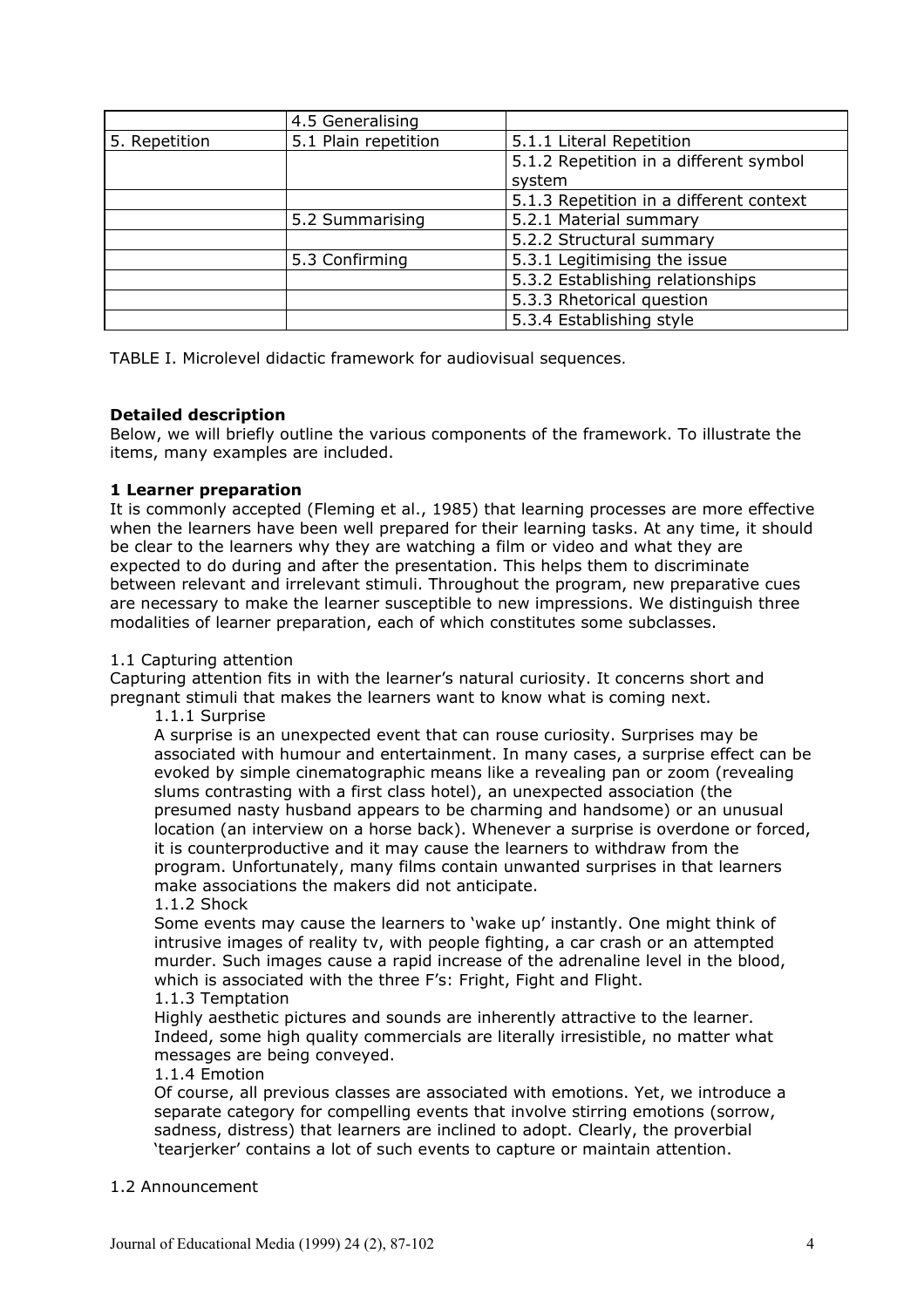In announcements (signposts), emotions are less prominent. Announcements are metacommunicative utterances that allow the learners to anticipate what's coming up.

1.2.1 Explicit announcement

An explicit announcement unambiguously states the contents of the program. Such announcement can be local ('..and now the weather forecast…') or distant ('Later on we will join Christine, but first….'). Note that even a big close-up of the intended murder weapon would be classified an explicit announcement.

# 1.2.2 Implicit announcement

This is a more subtle way of announcing. The announcement cues are somewhat 'hidden' in words, pictures, objects, facial expressions, a change of mood (via montage, shots, light or sounds) or even in the presented events. Here, the learners have to find out themselves what the announcement is. Therefore, implicit announcements may help to activate the learners.

1.2.3 A-specific announcement

Sometimes, an announcement does not specify *what* comes next, but it only indicates *that* something new is coming: '…and now, for something completely different….'. Such an a-specific announcement is a useful means for arousing curiosity.

# 1.3 Attuning

Striking the right note is essential to realise effective communication. Therefore, program makers should constantly take into account the characteristics of the target group. Correct attuning prevents misunderstandings, irritation or even rejection of the program.

1.3.1 Attune to prior knowledge

The level of complexity should be right. That is, there should be no extensive disquisition on things that are supposed to be known already. This is one of the greatest problems of television: considerably large groups of viewers feel offended by the (too simple) way they are addressed in the programs. Likewise, however, too much complexity will easily cause the learners to drop out (Fleming et al., 1985).

# 1.3.2 Attune to subcultural characteristics

The design of a film should preferably correspond to the subcultural characteristics of the target group. This concerns the style, tempo, choice of music, texts, leading characters, etceteras. A program for elderly people would better not be implemented with hip-hop music, unless an alienating effect is pursued.

### 1.3.3 Attune to presentation context

The presentation context of a film is an important design variable. For instance, programs meant to be shown on a fair or exhibition should show short and dynamic cycles to be effective. Nowadays, feature films, originally designed for the white screen, are often broadcasted or distributed on video-cassettes. Yet, the small tvscreens and reduced resolutions are by no means capable of approximating to the intended impact of the white screen.

# **2 Direct attention**

Audiovisual media are notorious for their information overload (Postman, 1986). Because of the dynamic characteristics of the medium, the viewers are continuously confronted with new stimuli. Since humans (as well as animals) are very sensitive to perceptible change (Gordon, 1991 and Colavita, 1974), any new shot, object, camera move or sound may distract the viewer's attention. Too much complexity in the stimuli pattern may even cause rejection, annoyance or boredom (Fleming et al., 1985). Therefore unmotivated or meaningless change in the audiovisual pattern should be avoided. According to Wember (1976), such meaningless stimuli are inherent to the medium. He introduced the term 'Augenkitzel' (literally: 'eye tickle') and accused the producers to manipulate their viewers for ideological or political reasons. Anyhow, from time to time it is necessary to direct the attention of the viewers by re-establishing the message or emphasising key elements of it.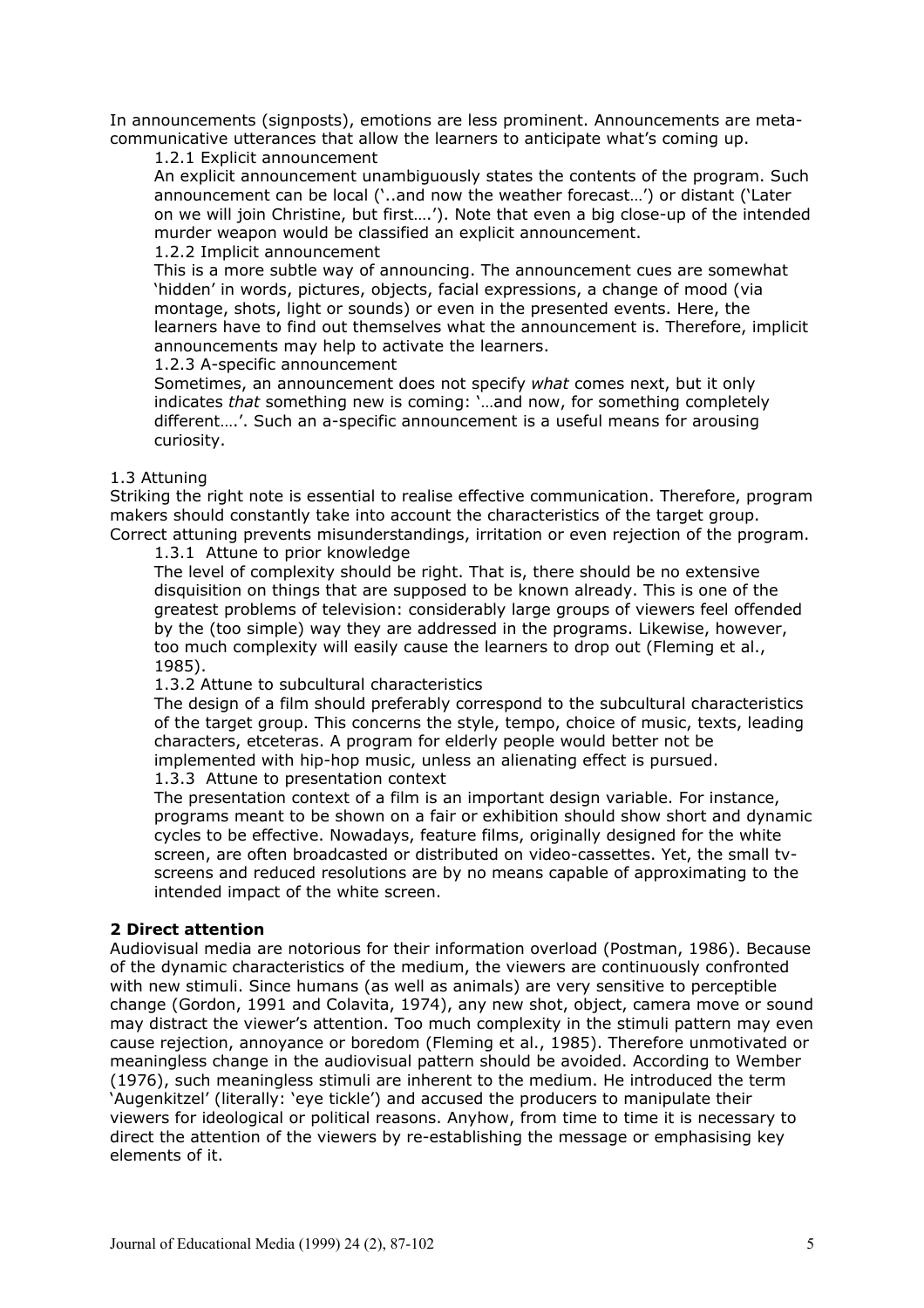# 2.1 Introducing

The introduction of an issue is one step farther than the announcements described before, because here issue-related content is presented. We distinguish three kinds of introduction.

# 2.1.1 Sketching outlines

In a brief outline, the most important concepts and their relationships are presented. For instance, in a sequence about the information flow of a production company it would be appropriate to start with an overview of the involved departments. This allows the learner to adopt a baseline pre-structure that stimulates the correct assimilation of information later on. The presentation of such a pre-structure refers to the epitome concept of Reigeluth et al. (1983) as well as to the advance organiser of Ausubel (1968). Both ideas are assumed to improve the learning.

# 2.1.2 Prediction

A speculative prediction of an event in a film focuses the attention on the correctness of the prediction. This effect can be enhanced by presenting two competitive predictions ('I think it will break'; 'O no, I think it will smoothly bend'). In fact, prediction concerns proposing a hypothesis and the consequent testing of its validity.

# 2.1.3 Contextual announcement

This announcement differs from previous announcements in that it not only clarifies *what* is coming next, but also motivates *why* it is coming (Koumi, 1991). Therefore it directs the attention, while it warrants and positions the new subject ('To find out what happened, let's ask the victim….').

# 2.2 Emphasising

Film has its own means to highlight information.

2.2.1 Compelling images

With the right camera position, framing or camera movement, the attention of the learner can be directed at will. Also the contents of the image can be highly compulsory. For instance, a changing eye line or a pointing gesture can hardly be resisted.

# 2.2.2 Guiding texts

Sounds, be it music or sound effects, can be as compelling as images. However, utmost explicit directions arise from spoken words that guide the eye: '…and just below the knee we see the double fracture….'. Here the words give additional information that focuses the attention on specific details of the picture. 2.2.3 Stressing by timing

Emphasis can be attained when the information of words happens to coincide with the information in the picture. When the camera slowly tilts down the human body, one could stress the various parts of the body by speaking the concerned words at the right moment: 'head, chest, belly….'. This doubling of information using different communication channels is called *redundancy*. In some cases redundancy proved to increase the quality of learning. Yet, many studies report contradictory results. Negative effects are reported as well because of the overload of irrelevant cues (Reese, 1984). Indeed the text 'This is a banana' would be rather inconvenient when showing a picture of a banana.

# 2.3 Relating

Separate chunks of information always have to be related to a broader body of knowledge. If this is omitted, the learner is left with knowledge that is highly fragmented or segmented and thus lacking sufficient meaning (Fromm, 1955 and Postman, 1984).

# 2.3.1 Connecting subjects

Subsequent topics within an audiovisual sequence should be related to one another. Reigeluth et al. (1983) use the term 'synthesiser'; Koumi (1991) prefers the term 'link'. To link two concepts to each other, shared attributes can be used: 'Besides the penguin we observed the fur seal…'. Here the shared attribute is the actual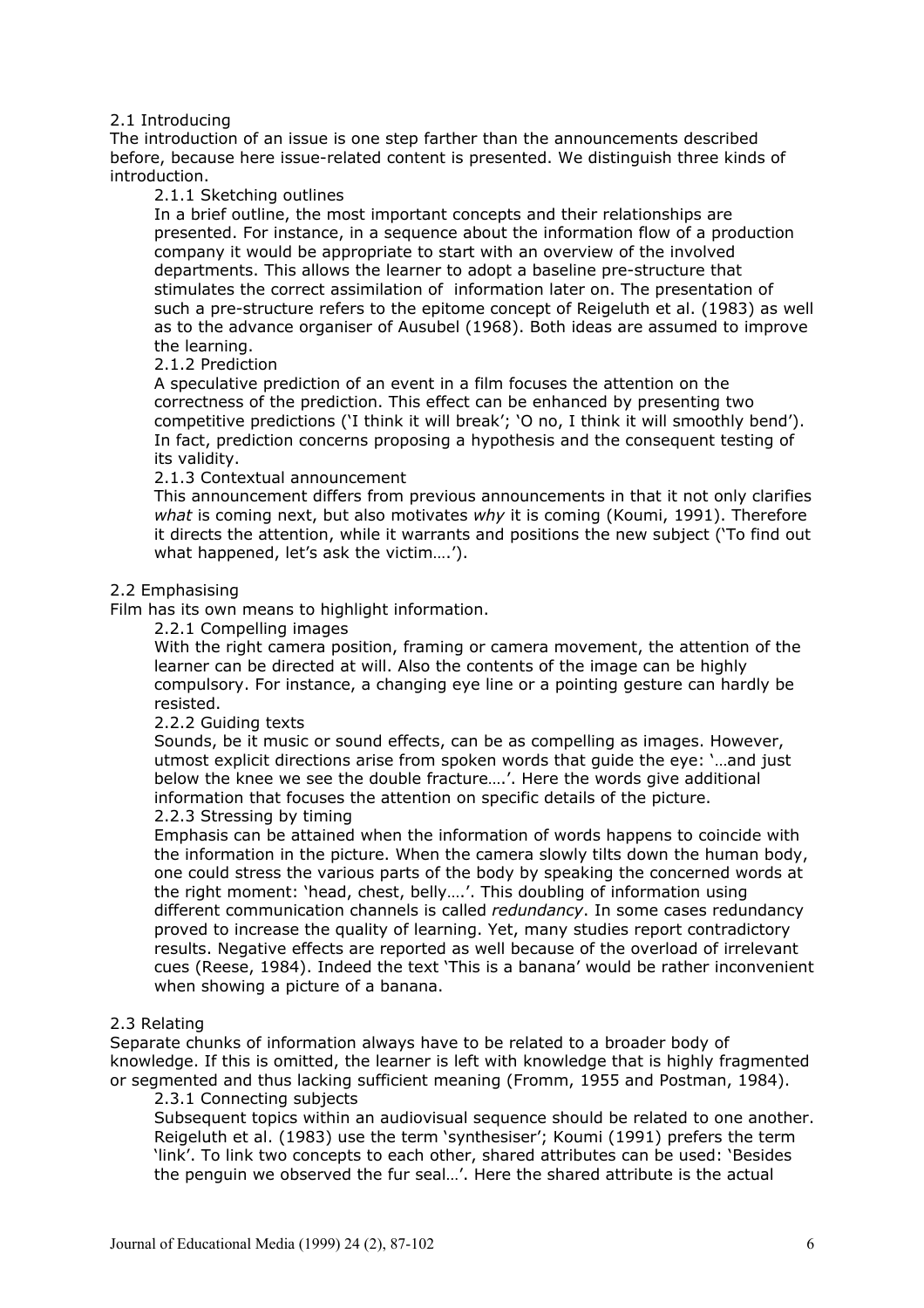location. Procedural steps are easily interlinked by using chronology: 'after the dough has risen, it is put into the oven…'. Principles represent the insight and understanding of events and processes in the surrounding world. Here linking is realised by reasoning and argumentation while referring to causal or conditional relationships.

### 2.3.2 Activating prior knowledge

The activation of prior knowledge is a process that hardly can be avoided, because the learner always tries to relate any new information to what is known already (Ausubel, 1968). To enhance the quality and effectivity of learning, it is advisable to briefly review some basic concepts that are conditional to the understanding of the new information (Fleming et al., 1985).

2.3.3 Building upon known ideas

Learning by analogy allows the learner to understand new knowledge by comparison with a known model. For instance, electric current may be regarded a waterflow, molecules may be introduced as tiny marbles and the heart may be looked upon as a pump. It is the similarities with known ideas that are stressed. However, analogies are not restricted to models, but also play a role in the metaphors and metonymies that are characteristic to the audiovisual media (Monaco, 1977). Any abstract idea (love, hate, wealth, intelligence, ..) that is illustrated by concrete pictures, comprises an analogy.

2.3.4 Integrating knowledge

When some new concepts have been introduced, it is useful to interrelate these concepts in an 'integrator' or 'post-synthesiser' (Reigeluth, 1983). Such an integrator enhances the coherence and deepens the understanding. An example would be a sequence in a language course with actors demonstrating the use of present tense and past tense in everyday live.

### **3. Learner activation**

One of the dangers of audiovisual media is that the learners end up in a receptive mode that may obstruct the active processing of new information. Active involvement is known to improve the quality of learning: it is known to stimulate a better understanding, to enhance retention and to facilitate the transfer of the knowledge to new situations. Therefore, it is necessary to include sufficient stimuli that support involvement, reflection and the active construction of ideas.

#### 3.1 Tension (suspense)

Tension stimulates the emotional involvement of the learner. It is associated with a problematic event or situation of which the future is unclear. Its activating characteristics arise from the fact that the learner will generate private hypotheses on the outcomes.

3.1.1 Arousing expectations

Dramatic tension arises in the case of two (or more) rival expectations: 'Will it be A or B?'. Virtually any event in film would be suitable for building up tension, whenever the outcome is unclear. Especially in feature films, such mechanisms are frequently used. For instance, every film of 'James Bond' contains a dramatic 'timelock': a bomb will explode within one minute. It is not so much the question whether the bomb will explode or not, but rather how James will manage to defuse the bomb in time. Note that this item is closely related to the predictive announcement in 2.2.1.

### 3.1.2 Stressing contrasts

Contrasts always disrupt harmony, agreement or unity, and therefore always demand for a solution. Contrasts may either arise from exaggerated differences, conflicts, obstacles or even dialogues. A simple example of a dramatic contrast would be Stan Laurel opposing Oliver Hardy.

#### 3.1.3 Information lead

In many cases, the learners or viewers have an information lead over the leading character of the film. While learners can hardly wait to tell or warn the leading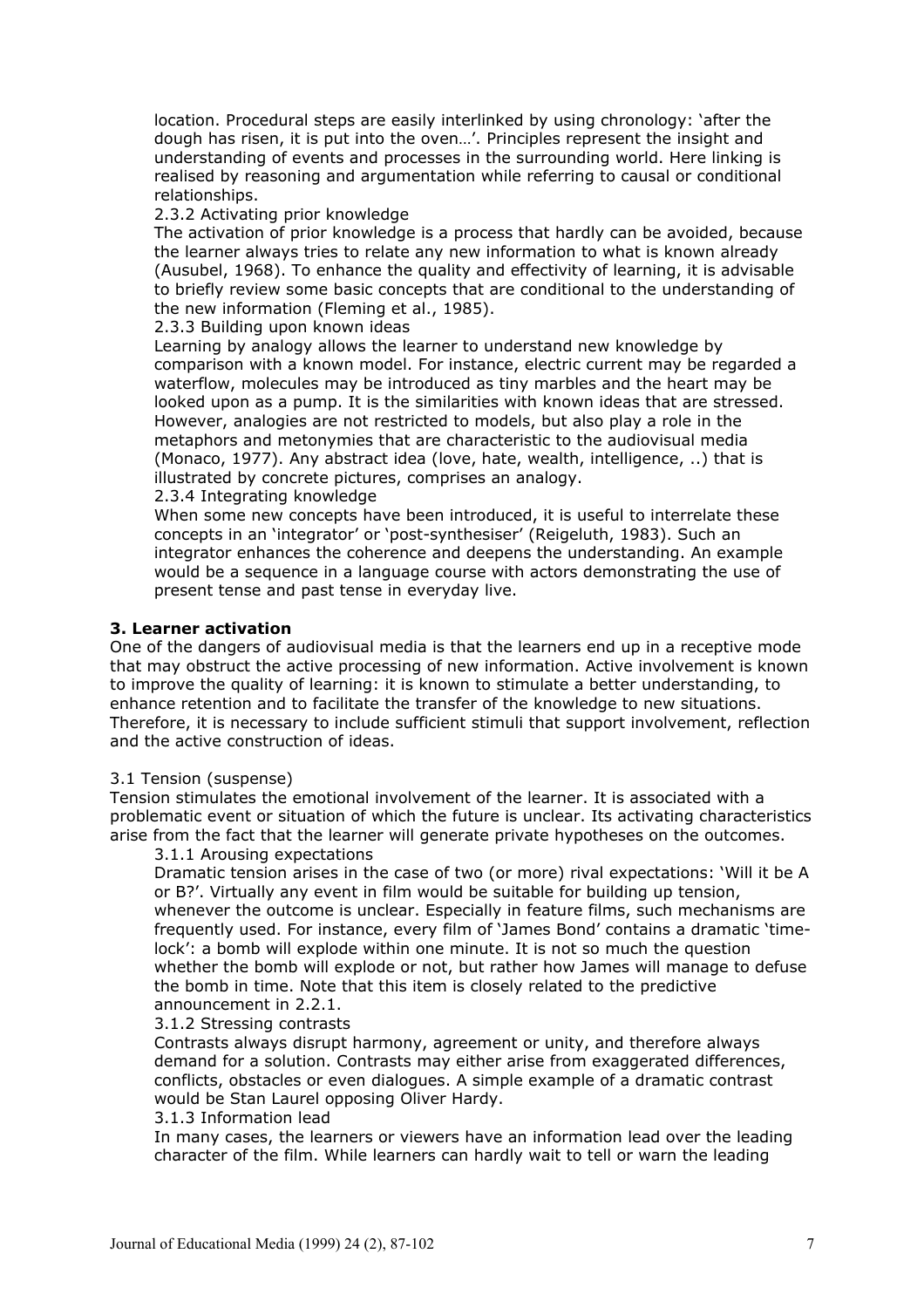character ('watch out, behind!'), they are certainly highly involved in the story. 3.1.4 Information lag

Sometimes the learners suffer under a severe information need. Activation of the learners is realised when they are puzzling about 'what is going on' and trying to search for the lacking information. However, a steady flow of meaningful cues is necessary to prevent the learners from disorientation, frustration or even dropping out.

### 3.1.5 Delay

Delay of action is the outstanding source of tension in drama. In a whole length feature film, most of the scenes aim to realise a delay of the dénouement, which only covers the last five minutes of the film. To avoid frustration or impatience of the learner during the delay, intervening clues should be presented that generate new expectations and new complexity. When a final solution seems to be near, a new obstacle can be introduced to cause delay. Another example would be the *cliffhanger*: a highly dramatic scene (for instance the leading character hanging at a cliff) is suddenly interrupted by a different scene representing a parallel storyline ('Meanwhile, at home…'). During the delay the learner can hardly wait to see what happens to the character at the cliff. The delay is thought to improve learning because the learner has the time to imagine the possible pay-off. 3.1.6 Identification

Substantial involvement of the learners is attained when they identify with one or more of the characters. In the case of *introjection* the learners adopt the feelings of the character; now they are ready to enter the cinematographic dream or fantasy. For example: a toothpaste commercial showing beautiful models with beautiful teeth is likely to cause introjection; who could withstand to dream of having beautiful teeth? In the case of *projection*, it is the learners that attach their feelings to the leading character of the film. This is likely to happen when events in film have many points in common with the particular living conditions of the learners. 3.1.7 Pathetic outburst

Any severe emotional outburst (*pathos*), be it unconcerned laughter or heartbreaking distress, will cause an emotional response. Watching people laugh can be very contagious. Even the soundtrack of a laughing audience, which is often used in tv-comedies, arouses such responses. Note, that this effect is not necessarily related to personal identification; virtually any character may arouse such emotional responses. The effects of music and other stylistic means rest on the same principle.

#### 3.2 Raising questions

Any question cries out for an answer. Therefore, explicitly posing a question, creates the learners' need to find an answer. It is this simple mechanism that accounts for the success of television quizzes. In contrast with dramatic tension that addresses emotional involvement, questions arouse intellectual or cognitive engagement. Sooner or later, on any question an answer should become available, in order that learners' can check the validity of their tentative answers.

3.2.1 Facts-related question

In most television quizzes, it is facts that is asked for: 'Who wrote the famous novel….?'. But also in documentaries and drama a lot of explicit questions can be found: 'Who could ever have painted this beautiful picture?'. Such questions on factual knowledge stimulate the learners' memories to find the answers. The nature of the associated mental activities is reproductive.

# 3.2.2 Comprehension-related question

 'Now, why does the water boils here far below 100 degrees Celsius?'. Such questions surpass the level of mere knowledge reproduction, but rather appeal to insight and understanding. The learners are incited to a process of inductive or deductive reasoning in order to find a satisfactory explanation.

3.2.3 Fantasy-related question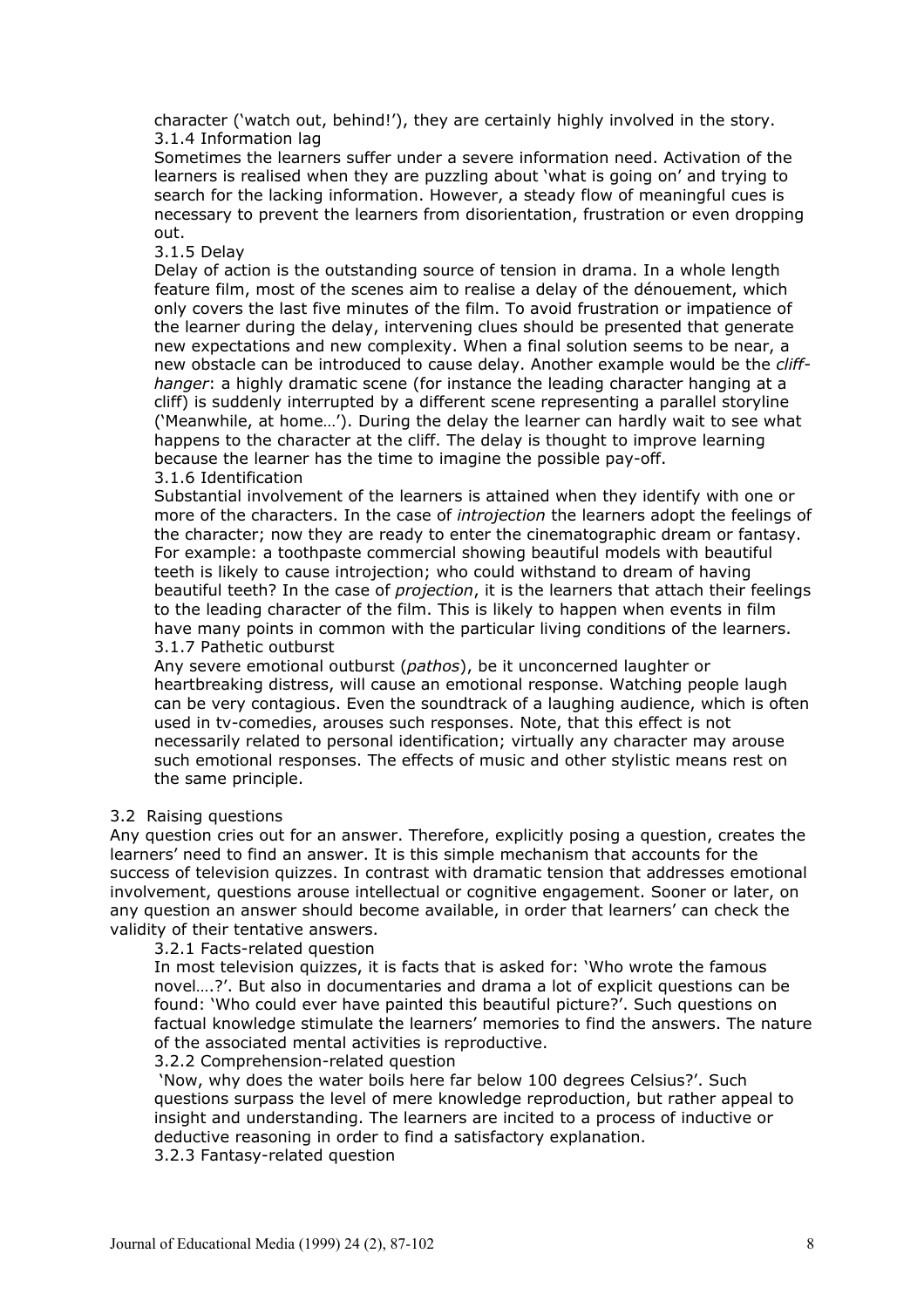Some questions rather appeal to fantasy and creativity, than to memory and intellectual skills. A question like 'How would it feel to be an elephant?' could never be answered wrong. It addresses empathic skills and associative thinking. The learners are allowed to dream away for a little while within their own frames of reference.

3.2.4 Problem

Any film is based on problems: without a problem, there wouldn't be a story to tell (Egri, 1946 and Monaco, 1977). Usually mainline problems are easily recognised: 'Whodunit?', 'Will he succeed? or 'Who is going to win?'. At the microlevel the learner is also continually faced with cues that represent deductive or interpretative problems. However, a great many of these micro-cues are implicit, concealed or unclear: a door is blocked, the car breaks down, it starts raining, a key doesn't fit, etceteras. Since the learner might interpret virtually any object, sound or event as a significant cue, it is the program maker's task to control the cues. Irrelevant cues should be avoided as far as possible.

### 3.3 Allowing for reflection

A steady flow of audiovisual stimuli may hinder the learners to process the information in an active way. To promote active processing and knowledge construction by the learners it is necessary to build in sufficient breathing space, once in a while. Clearly, this need for pauses and ease is somewhat adverse to current opinions on shot rates and the dynamic contents of images and sounds.

3.3.1 Room for interpretation

Leaving enough room for interpretation allows the learners to fit in new information into their own frames of reference. It enhances meaningful and active learning as the learners themselves draw conclusions, colour the information or make value judgements. To this end, it is important that program makers are reticent about promoting their own interpretations. Paradoxically, learners appear to become activated when they are confronted with information gaps and incompleteness (Gordon, 1991). This is because they will try to complete the missing information. 3.3.2 Restricting the information load

Our capabilities to process information are limited. It is stated that our short-term memory can contain only 7 concepts at a time (Miller, 1963). When a commentary text contains too many difficult words in a row, the information processing is severely obstructed. Various experiments show that including enough and substantial pauses, improves the learning (Fleming et al., 1985). In addition, words and pictures should preferably converge to convey the same message (Salomon, 1981).

#### 3.3.3 Varying tempo

Program makers shouldn't try to burn the candle at both ends. Learners may hardly be expected to show full concentration at length. Exacting sequences should preferably be alternated with sequences that allow the learners to recover. 3.3.4 Delayed timing

Using a subtle time delay between words and pictures can be very activating to the learners. When pictures are slightly ahead of the words, the learners get the opportunities to establish the basic concepts even before these are mentioned in the text. For instance: showing a picture of the Eiffel tower, with a two seconds delayed commentary text that states 'The Eiffel tower…..', allows the learners to recover the name of this tower from memory. Next, the spoken text acts as a confirmation. Similar activation occurs when words would precede the pictures: when hearing the words 'Eiffel tower', learners will try to recover the associated image from memory.

# **4. Providing feedback**

Any film should anticipate possible thoughts, interpretations, expectations or feelings of the learners in order to provide correcting or confirming feedback. First of all, feedback is necessary to prevent the learners from constructing misconceptions. Secondly, feedback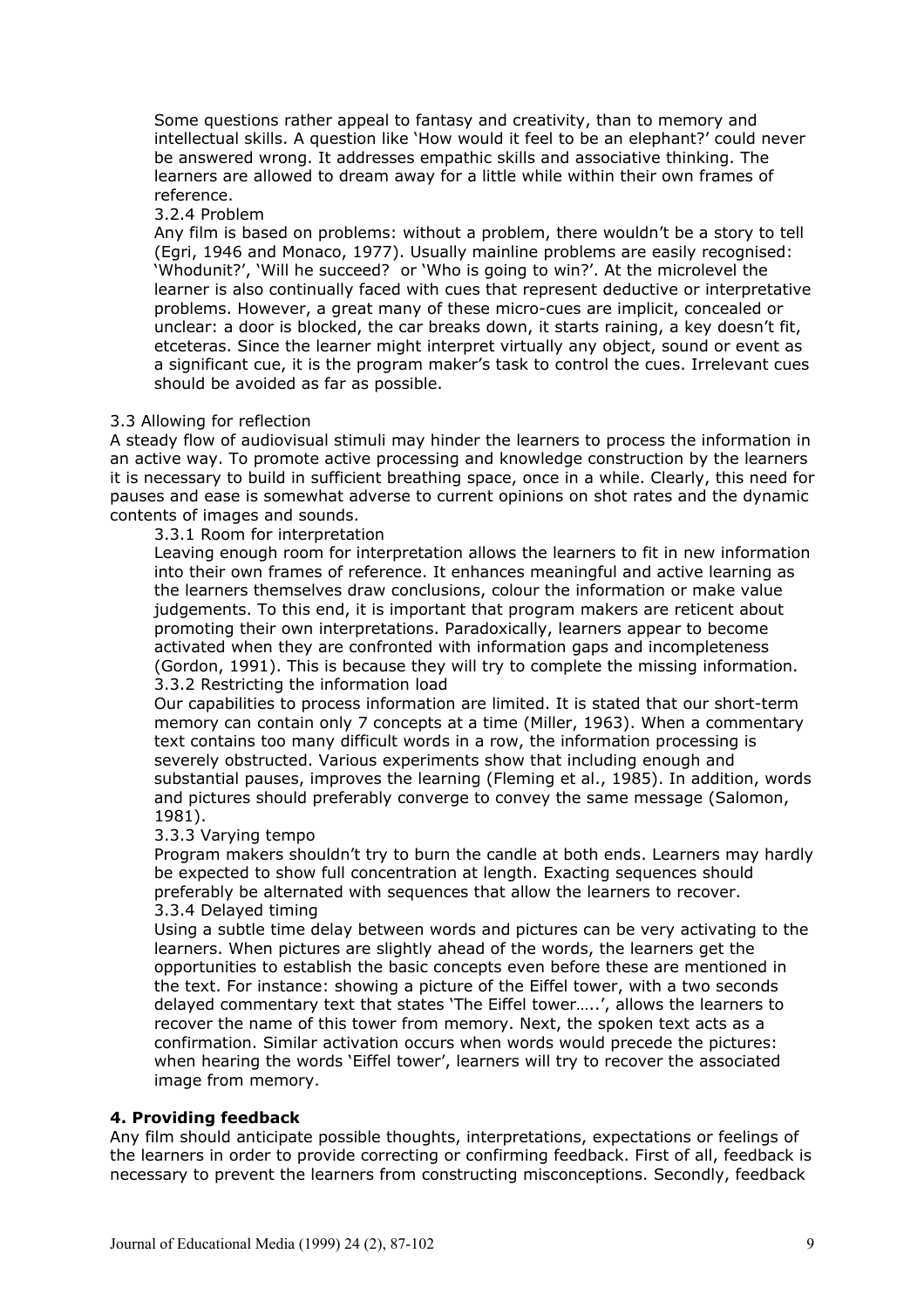is a useful and necessary tool to regulate tension. As the temporal structure of film continually raises expectations about the future, it is virtually impossible to leave out cues that provide feedback. For the program makers, it is important to recognise such cues and to constrain these to act in a desirable way.

### 4.1 Direct feedback

Direct feedback is usually connected with an explicit question or assignment: 'Now, watch the dog's behaviour in the following scene...'. The direct feedback would comprise an explicit review of the scene that covers the key behaviours the learners should have observed: 'You may have noticed that……'. The whole scene may even be replayed, if necessary frame by frame.

### 4.2 Natural feedback

In every film natural feedback is abundant. Any scene, shot or object is destined to raise expectations: a closed door, the noise of an approaching car, a ghostly shape in the dark, these all stimulate the learners to generate their own hypotheses. Natural feedback arises from the events that clarify the ambiguities: when the door is opened the learners are allowed to check the validity of their suppositions. The feedback is called 'natural' because it is implied in the normal actions or events of the film. Even a simple dialogue shows complex and dynamic patterns of human communication that either represent appreciation or disapproval. It may be this continuous probing of human behaviours that determines the strength of film and tv.

# 4.3 Delayed feedback

Delay of action is a major means for the enhancement of dramatic tension. Unexpected turns or intermezzos (cf. a cliff hanger) deliberately delay the dénouement of a film: indeed, the climax of a story should be at the end. There it acts as an ultimately delayed feedback. But also at the microlevel, a delay can be a useful tool. Above we touched already on the delayed timing (3.3.4) as an means for learner activation. To stimulate the learners a permanent flow of answers would be unfavourable: learner activation and delayed feedback are two sides of the same picture. However, for program makers it is not easy to determine what the right duration of the delay should be. Delays that are too short may lead to passive viewing, whereas long delays may cause annoyance or disorientation.

# 4.4 Projected feedback

A major restriction of film is that it is not capable of providing tailor-made feedback for each individual learner. However, via the mechanism of psychological projection this individual address can be approached to some extent. When the learner identifies sufficiently with the leading character in the film, any feedback this leading character engages, is adopted to some extent by the learner. Because the mechanism of projection is related to the more primitive brain structures (i.e. the limbic system) best learning effects should be expected at this level, that is at the level of conditioning and attitude change. Projected feedback is manifest in all feature films, as well as in many commercials, promos and films for propaganda.

# 4.5 Generalising

In film, abstractions are hard to represent. While most images show concrete events, particular situations and specific individuals, it is not easy to recognise the underlying meaning in terms of general concepts. Showing some starving individuals hardly gives any insights in the economic and social problems of the Third World. To some extent, the learners will be able to draw conclusions themselves. But, if the level of abstraction becomes too high, it will be necessary for the learners to check their conclusions. Therefore, it is recommendable to make more explicit, from time to time, the underlying generalised concepts and ideas (Westera, 1995).

# **5. Repetition**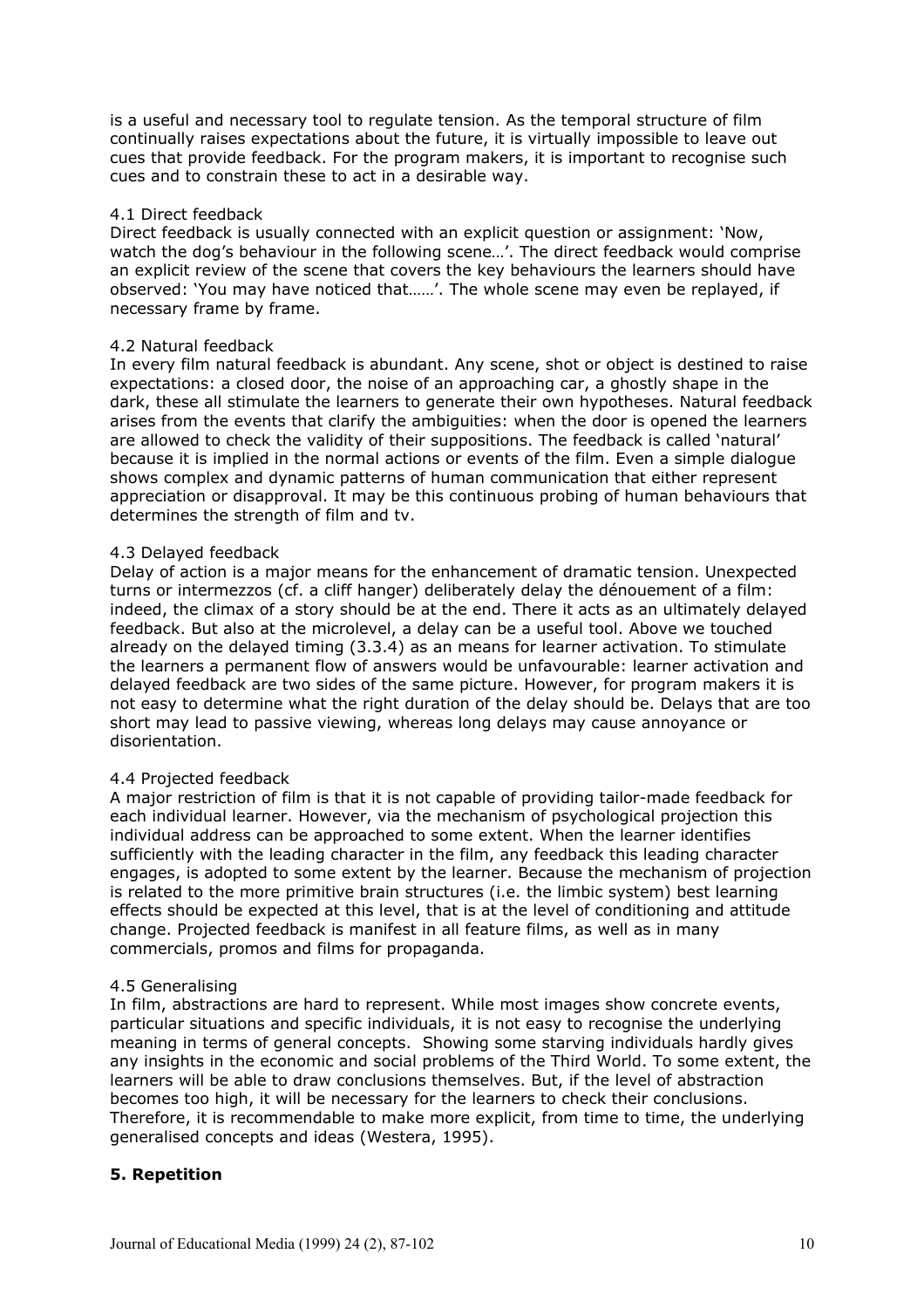The fixed order and fixed tempo of film do not make things easy for the learners. Besides the fact that usually there aren't many pauses to process the offered information, one moment of inattention may cause the learners to miss an essential cue. Repetition of essential information is necessary to avoid the learners from dropping out.

#### 5.1 Plain repetition

This first category represents repetition in its most simple form: conveying the same message once again.

5.1.1 Literal Repetition

Whenever a new concept or name is introduced, it would be recommendable to repeat the term: 'This is called the susceptibility… [PAUSE]. The susceptibility is ….'. Literal repetition can often be used in dialogues: 'I am going to Amsterdam' / 'Really? Are you going to Amsterdam?'. The replay of a goal in soccer can also be classified as a literal repetition, though sometimes slow-motion is added as a new feature.

5.1.2 Repetition in a different symbol system

Changing the symbol system provides a more subtle way of repetition. For instance, one could first present a graphic animation to demonstrate a certain process and subsequently use spoken words to explain what happens. Here the same message is put across while addressing different parts of the brain. This multimodal communication is assumed to improve the information transfer (Salomon, 1981). Note that this kind of repetition closely resembles the activation category 'Delayed timing' in 3.3.4 (the Eiffel tower example).

5.1.3 Repetition in a different context

As stated before, it is not easy to draw a general or abstract conclusion from concrete images or examples. By showing another example, another situation or another perspective while putting across the same message, the learners will be able to focus on similarities and differences, which may be regarded as the starting point for the construction of abstract knowledge.

#### 5.2 Summarising

A summary or review is the counterpart of an announcement (cf. 1.2). It acts as the conclusion of a sequence. A summary differs from the generalisation (4.5) and the integrator (2.3.4) in that no new information presented.

5.2.1 Material summary

A material summary aims to consolidate the new knowledge by reviewing the outlines. For example: '..…So, we have seen that the light intensity decreases quadratically with distance…..'.

#### 5.2.2 Structural summary

An structural summary indicates what issues have been discussed so far. It rather focuses on structure than on content. Example: '…So far, we have investigated the dependence of light intensity with distance….'.

# 5.3 Confirming

Under the steady and abundant flow of new cues, the learners continually try to construct meaning by searching for structure, coherence and relevant associations. Clearly, individual interpretations are likely to differ quite notably. To avoid misunderstandings or misconceptions, it is necessary to build in sufficient possibilities for the learners to check their interpretations against a common frame of reference. Such confirmations meet the learners' needs for confidence and encouragement.

# 5.3.1 Justification

During an audiovisual sequence, learners may easily be tempted to drop out, when an issue doesn't seem to make sense. Hence, it is necessary to warrant the issue by repeatedly stressing its relevance and objectives. It should address the simple question 'Why should I watch this?'.

5.3.2 Establishing relationships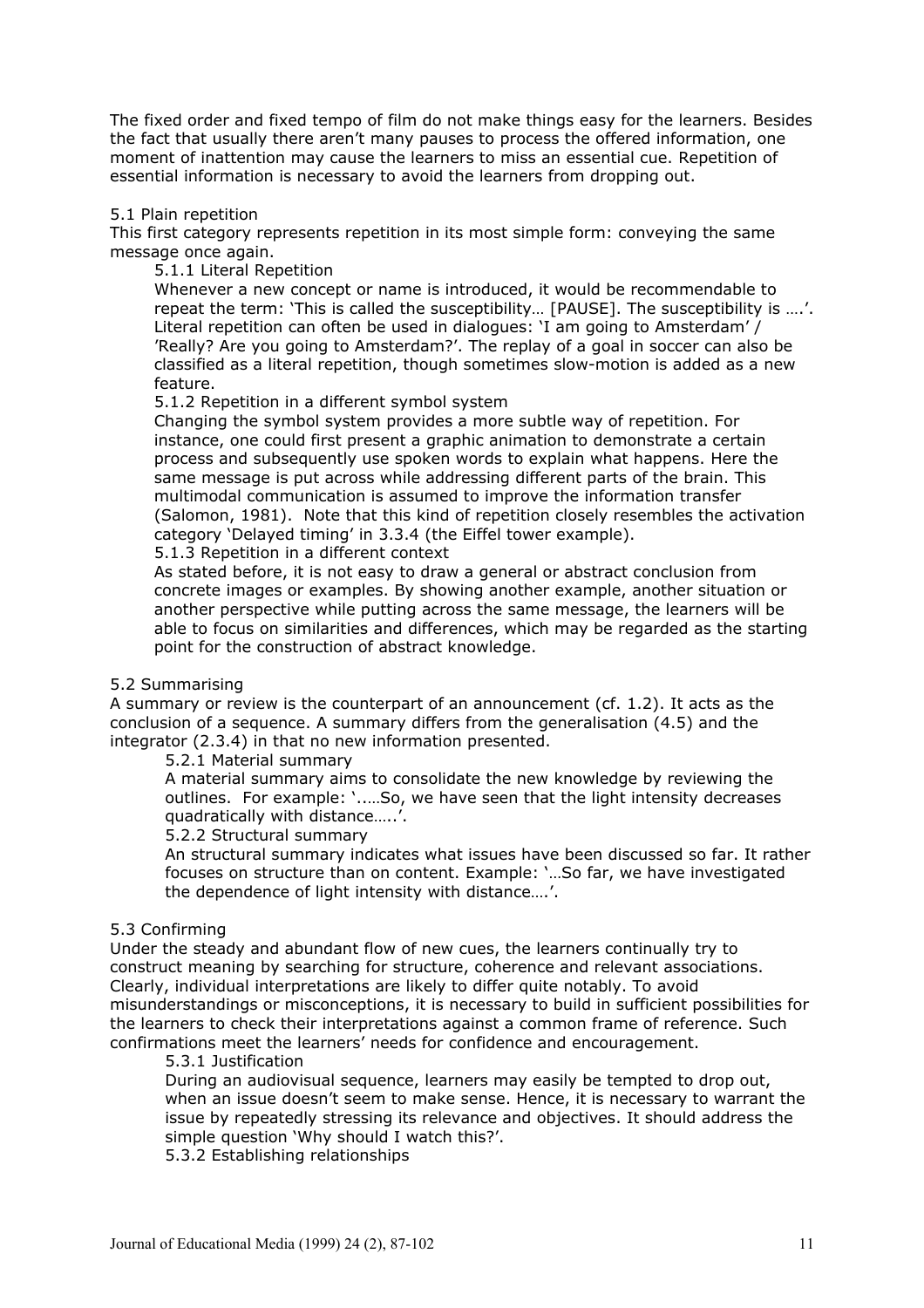Learners have a natural tendency to interrelate subsequent cues, be it objects, words, statements, characters or situations. To avoid misunderstandings, program makers should (re-)establish correct relationships from time to time. A cinematographic example would be the wide establishing shot at the start or at the end of a sequence, to confirm the geometrical relationships between objects. 5.3.3 Rhetorical question

A rhetorical question represents a statement rather than a question. It never asks for an answer; it is an answer in itself while reconfirming a previous or implicit conclusion. For example, the line: 'Did you ever see such a car…?' representing the statement 'This is a very special car…!', establishes the value judgement that learners may have adopted before.

5.3.4 Establishing style

Applying a consistent cinematographic style improves communication, because it enhances the susceptibility of the learners (Koumi, 1991). After a short stage of familiarisation, the learners will be able to surpass the syntactic level of presentation and directly take up the underlying meanings. For instance, when graphics are presented, the consistent use of colours, lines and symbols will facilitate the learning, because the learners become familiarised with the particular graphic code (Fleming, 1985).

### **Conclusions**

So far, the presented framework has been used occasionally in the design and analysis of several audiovisual sequences of the Open University of the Netherlands. In addition, it had been applied in sequences of the science tv-series 'Kwintessens', that the Open University of the Netherlands produces in co-operation with the Dutch Educational Broadcasting Foundation (Teleac/NOT). We found that the presented framework offers a sensible methodological tool to attain well considered design decisions. It unmistakably acts as a useful vocabulary that makes the communicational functions more explicit. It is advised for any professional in the field of audiovisual program design or program analysis to become familiar with recognition and assignment of the distinct categories. Although further investigations are necessary to realise fine-tuning of the framework, it is clear that it makes discussions and decisions much more transparent.

Though this microlevel framework primarily focuses on the educational use of audiovisual sequences, broader application is believed to be quite possible. After all, any audiovisual sequence aims to convey or create meaning.

# **References**

Ausubel, D. P. (1968) *Educational psychology: A cognitive view* (New York, Holt, Rineholt and Winston).

Colavita, F. B. (1974) *Human sensory dominance, perception and psychophysics*, 16 (2).

Egri, L. (1946) *The art of dramatic writing* (Simon and Schuster Inc.).

Fleming, M. & Levie, W. H. (1985) *Instructional message design* (New York, Holt, Rinehart and Winston).

Fromm, E. (1955) *The fear of freedom* (London, International library of sociology and social reconstruction).

Gordon, I. A. (1991) *Theories of visual perception* (New York, John Wiley and Sons).

Koumi, J. (1991) Narrative screenwriting for educational television: a framework, *Journal of Educational Television*, Volume 17, No. 3, pp. 131-148